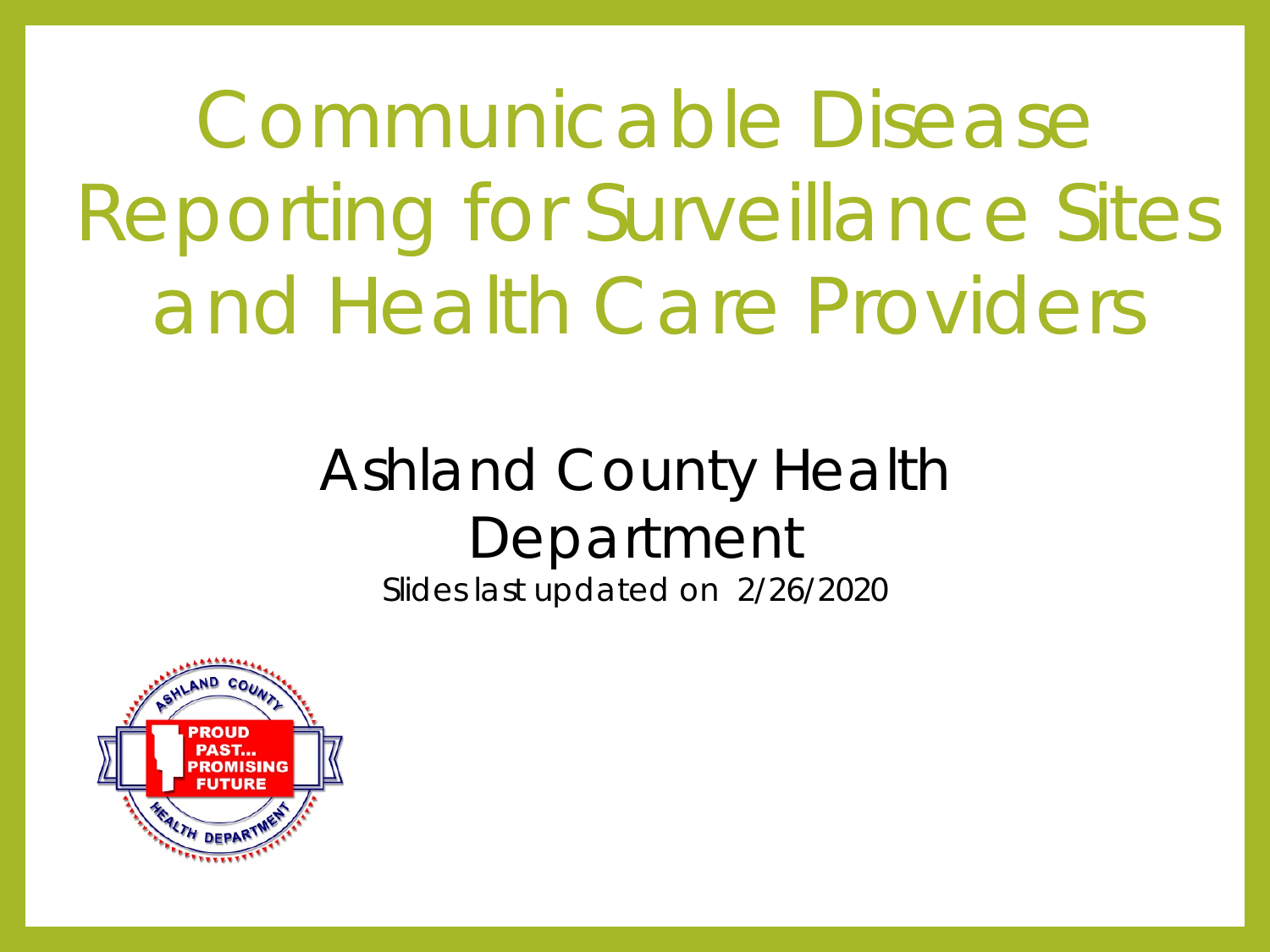### Communicable Disease

• Defined as an infectious disease that can be transmitted from person to person by direct contact with an infected individual, that person's body fluids/germs, or indirectly as through a vector.

(Merriam-Webster Medical Dictionary)

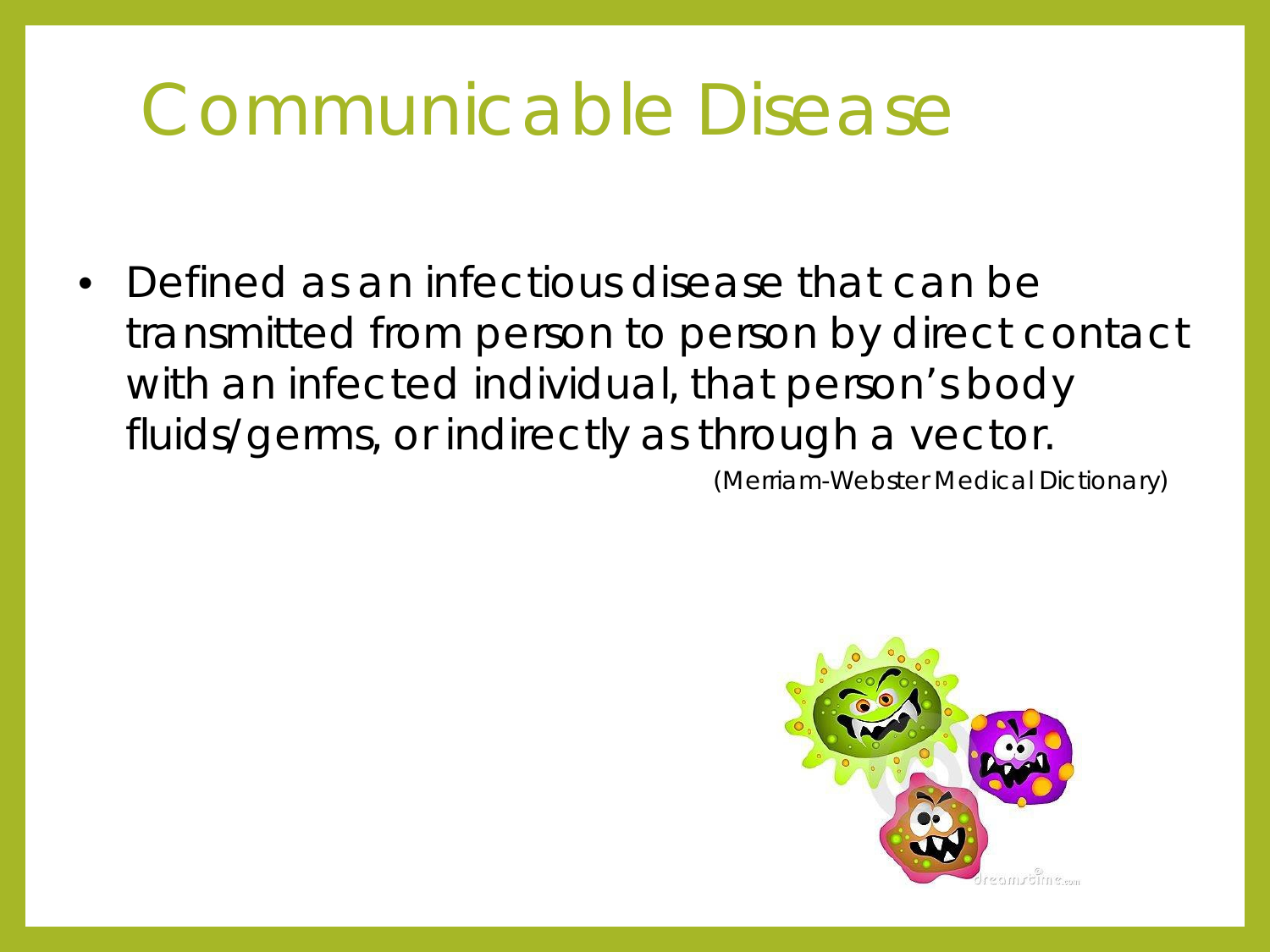What is the difference between contagious and infectious diseases?

- **Contagious disease** is transmitted by physical contact.
- **Infectious disease** is transmitted through microorganisms in air or water.
- In the real world, these terms are used interchangeably.

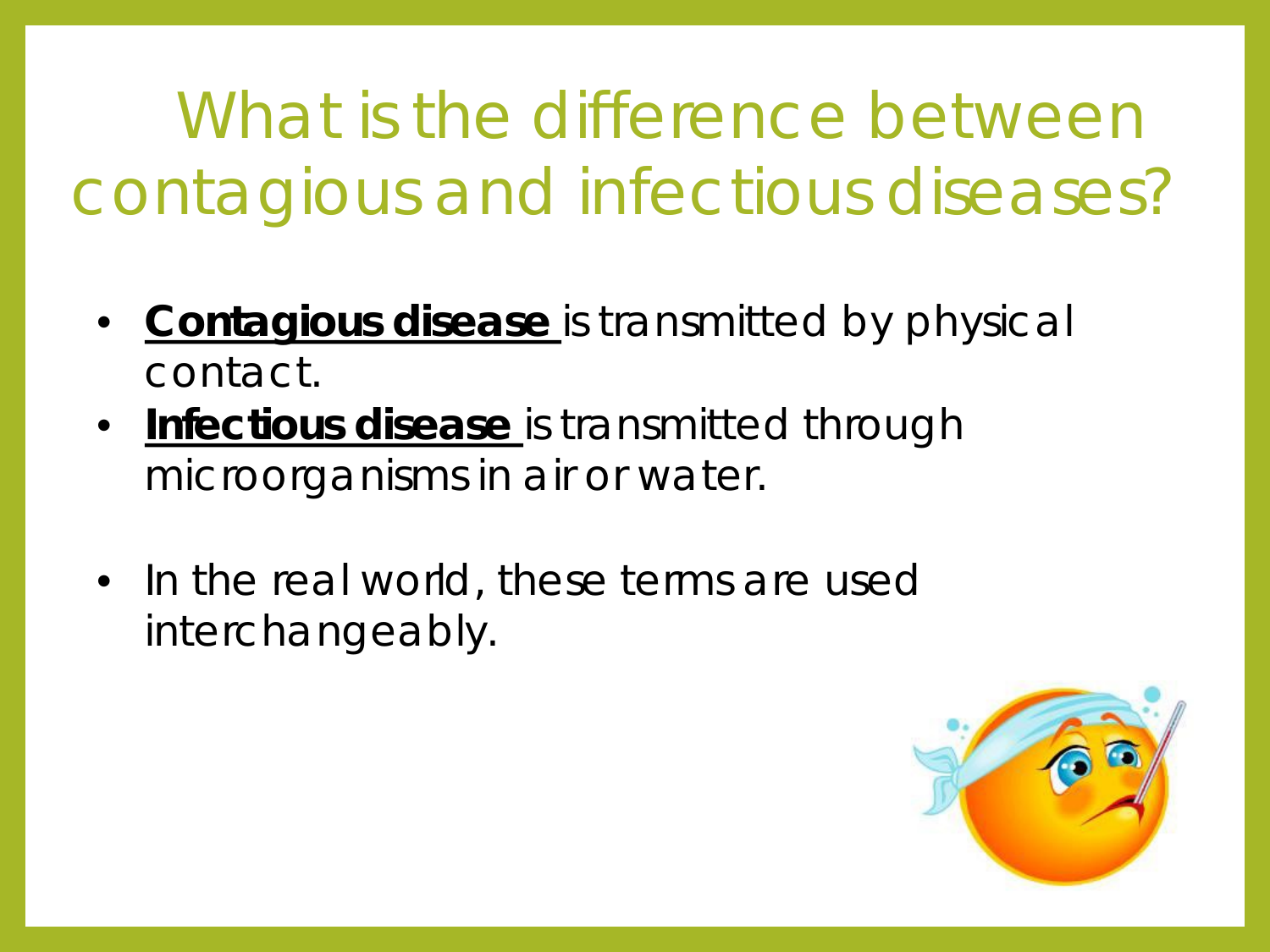## What are Reportable Diseases?

- Reportable disease are mandated to be reported by law - Ohio Revised Code – 3701-3-03
- If not mandated by CDC, each state determines what diseases are reportable.
- Ohio has 86 reportable diseases.
- These 86 diseases are classified as Class A, Class B, or Class C.

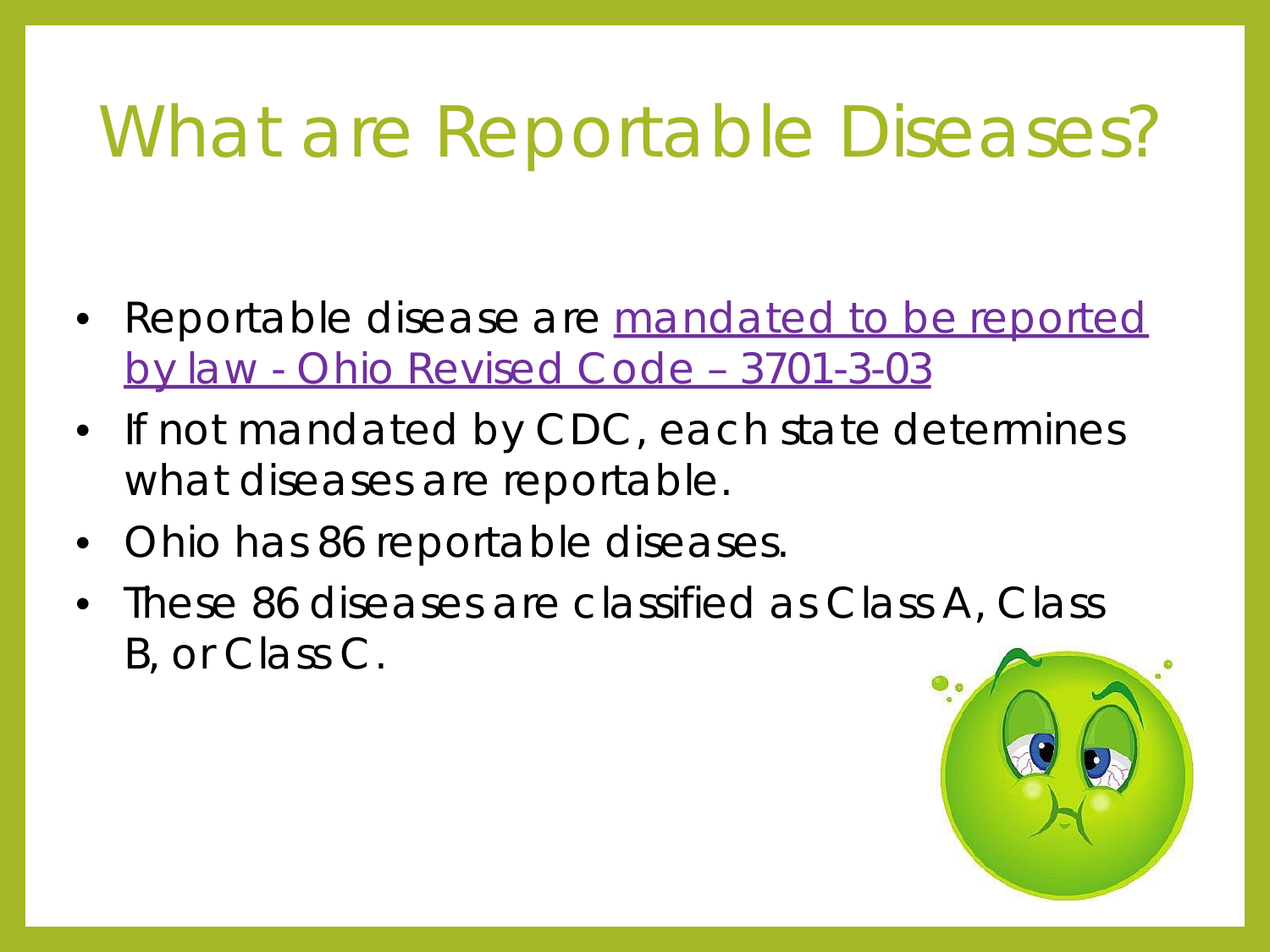What to Report: Know your ABCs

#### • Ohio's Infectious Disease Reporting Guide

#### Know Your ABCs: A Quick Guide to Reportable Infectious Diseases in Ohio From the Ohio Administrative Code Chapter 3701-3: Effective August 1, 2019

#### Class A:

Diseases of major public health concern because of the severity of disease or potential for epidemic spread - report immediately via telephone upon recognition that a case, a suspected case, or a positive laboratory result exists.

· Anthrax · Botulism, foodborne

 $\cdot$  Influenza A - novel virus

· Cholera

· Diphtheria

infection

- - · Meningococcal disease

· Measles

- Plaque

· Rabies, human

· Middle East Respiratory

· Carbapenemase-producing

Enterobacteriaceae (CP-CRE)

· CP-CRE Escherichia coli

- CP-CRE Klebsiella spp.

- CP-CRE Enterobacter spp.

carbapenem-resistant

- CP-CRE other

· Coccidioidomycosis

· Cryptosporidiosis

- E. coli O157:H7 and Shiga

· Ehrlichiosis/anaplasmosis

· Haemophilus influenzae (invasive

· Gonorrhea (Neisseria

gonorrhoege)

diseasel

· Hantavirus

· Cyclosporiasis

· Chancroid

 $(CID)$ 

· Denque

· Giardiasis

- · Severe acute respiratory syndrome (SARS)
- Syndrome (MERS)
	- -
- · Smallpox

· Rubella (not congenital)

- Tularemia
- (VHF), including Ebola virus disease. Lassa fever. Marburo hemorrhagic fever, and
	- Crimean-Congo hemorrhagic fever

· Spotted Fever Rickettsiosis.

spotted fever (RMSF)

· Staphylococcus aureus, with

including Rocky Mountain

resistance or intermediate

vancomycin (VRSA, VISA)

· Streptococcal disease, group

· Streptococcal disease, group

· Streptococcal toxic shock

· Streptococcus pneumoniae,

invasive disease (ISP)

· Toxic shock syndrome (TSS)

· Tuberculosis (TB), including

multi-drug resistant tuberculosis (MDR-TB)

· Salmonellosis

resistance to

A. invasive (IGAS)

B. in newborn

syndrome (STSS)

· Syphilis

· Tetanus

· Trichinellosis

· Varicella

· Vibrinsis

· Yersiniosis

- Shigellosis

- Viral hemorrhagic fever

Any unexpected pattern of cases, suspected cases, deaths or increased incidence of any other disease of major public health concern, because of the severity of disease or potential for epidemic spread, which may indicate a newly recognized infectious agent, outbreak, epidemic, related public health hazard or act of bioterrorism.

#### Class R:

Disease of public health concern needing timely response because of potential for epidemic spread -- report by the end of the next business day after the existence of a case, a suspected case, or a positive laboratory result is known.

#### · Amehiasis

- Arboviral neuroinvasive and
- non-neuroinvasive disease: · Chikungunya virus
- infection
- · Eastern equine
- encephalitis virus disease · LaCrosse virus disease
- (other California
- serogroup virus disease) · Powassan virus disease
- · St. Louis encephalitis
- virus disease
- · West Nile virus infection
- · Western equine
- encephalitis virus disease
- · Yellow fever
- · Zika virus infection · Other arthropod-borne
- diseases
- · Rabesings
- · Botulism
- · infant
- · wound

Class C:

· Brucellosis

- · Campylobacteriosis
- · Candida auris
- · Hemolytic uremic syndrome  $(HUS)$ · Hepatitis A
- - Hepatitis B (non-perinatal)
- · Hepatitis E · Influenza-associated
- hospitalization

- Hepatitis B (perinatal)

· Hepatitis C (perinatal)

· Hepatitis C (non-perinatal)

· Hepatitis D (delta hepatitis)

- · Influenza-associated pediatric
- · Chlamydia trachomatis infections mortality
- · Legionnaires' disease · Creutzfeldt-Jakob disease
	- Leprosy (Hansen disease) · Leptospirosis
	- · Listeriosis
	- · Lyme disease
	- · Malaria
- Meningitis: toxin-producing E. coli (STEC)
	- · Aseptic (viral)
	- · Bacterial
	- Mumps
	- Pertussis · Poliomvelitis (including
	- vaccine-associated cases)
	- · Psittacosis
	- Q fever
	- · Rubella (congenital)
	- - - (typhoid fever)
- 
- 
- · Salmonella Typhi infection
	-
	-
	-
	-
- 
- · Salmonella Paratyphi infection
	-
	-
	-
- -

Report an outbreak, unusual incident or epidemic of other diseases (e.g. histoplasmosis, pediculosis, scabies, staphylococcal infections) by the end of the next business day.

Outbreaks: - Community · Healthcare-associated - Waterborne · Institutional · Zoonotic · Foodborne

**NOTE:** 

Cases of AIDS (acquired immune deficiency syndrome), AIDS-related conditions,

HIV (human immunodeficiency virus) infection, perinatal exposure to HIV,

all CD4 T-lymphocyte counts and all tests used to diagnose HIV must be reported on forms and in a manner prescribed by the Director.



Department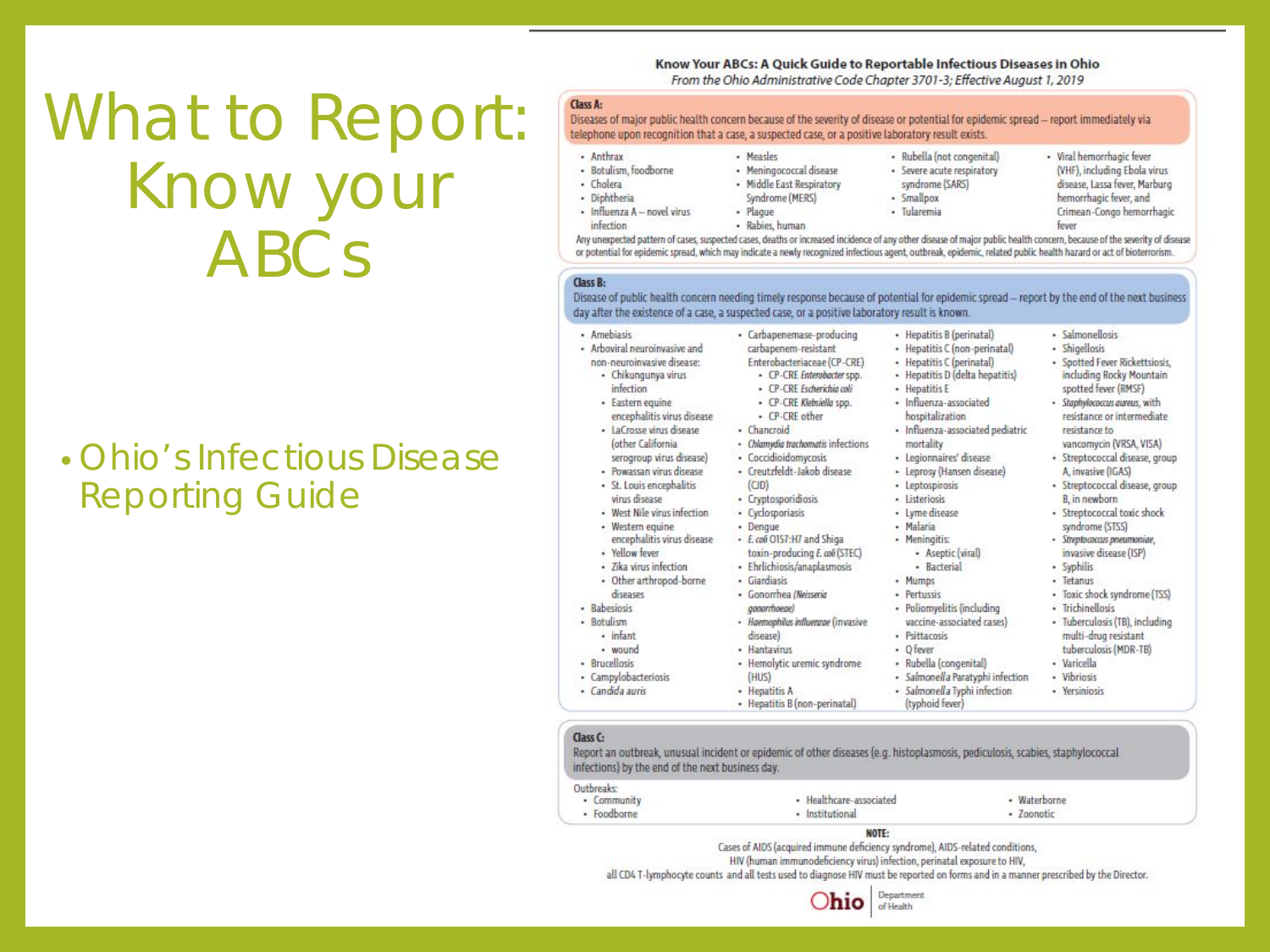# Class A Reportable Diseases

- Public health emergency due to severity of disease or potential spread
- Required to report to health department immediately, upon recognition of a case, suspected case, or positive lab results
- Examples Anthrax, Cholera, Measles, Meningococcal, Rubella (not congenital), SARS, Ebola.

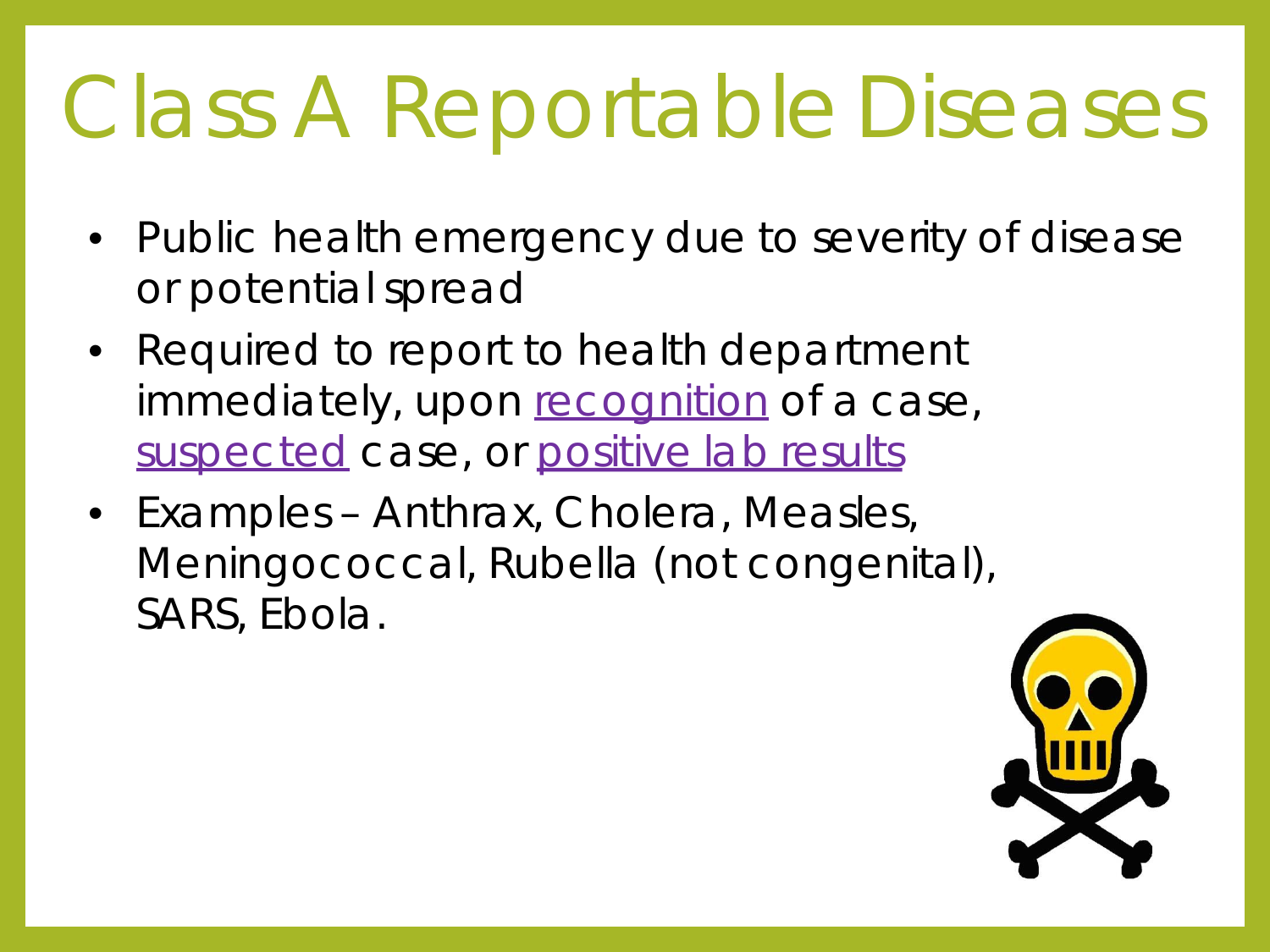### Class B Reportable Diseases

- Needs timely response because of potential epidemic spread
- Report by the end of the next business day to Ashland County Health Department
- Examples Campylobacter, Giardia, all Hepatitis, Influenza, Legionnaire's Disease, Lyme Disease, Mumps, Pertussis, Salmonella, etc.
- This is the biggest portion of the reportable diseases.

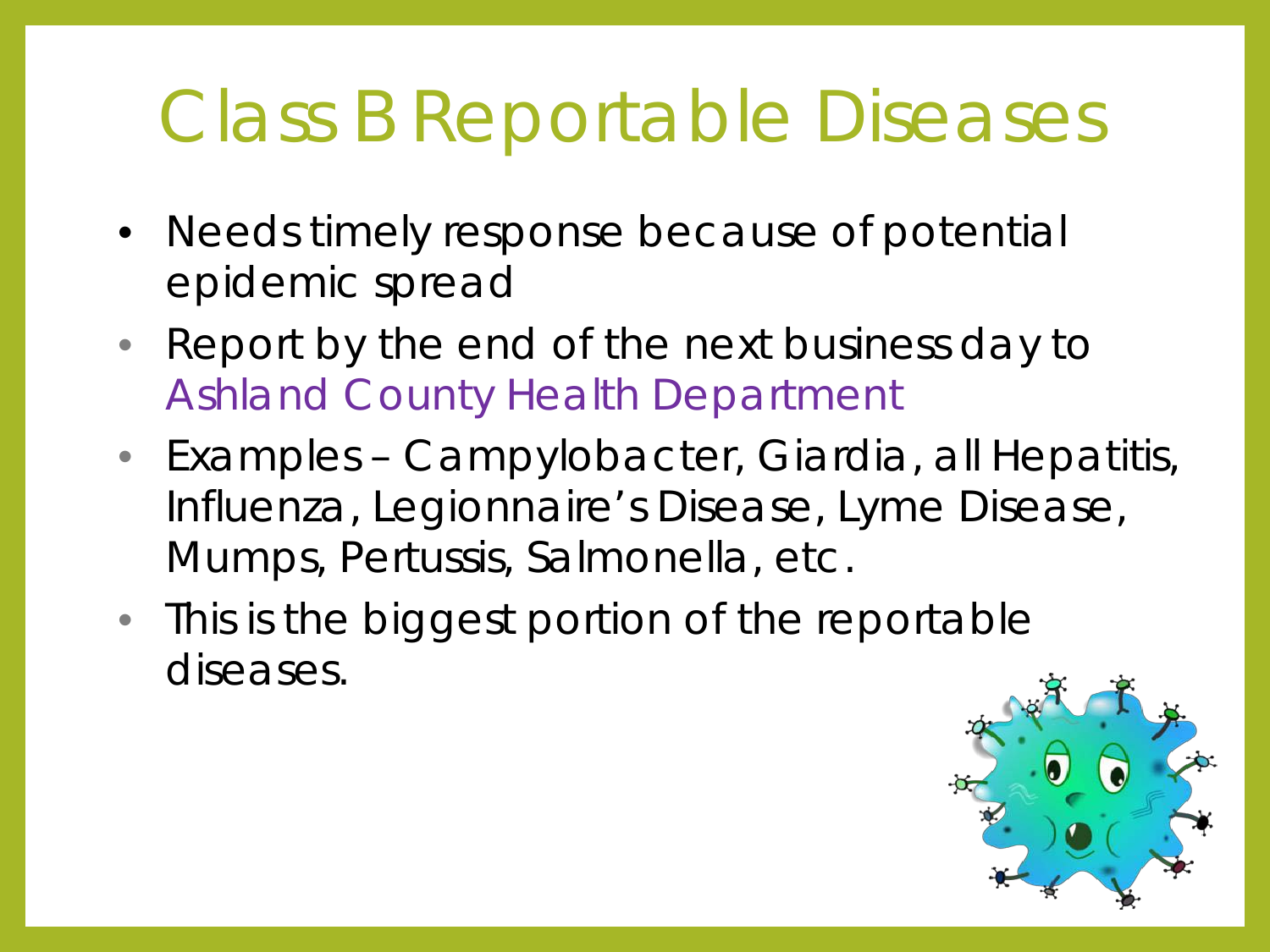## Class C Reportable Disease

- Report an outbreak, unusual incidence, linked cases or epidemic of other diseases by end of next business day.
- If you have a higher number of a disease than normal(ex. Influenza, diarrhea, nausea, vomiting, lice, scabies) it needs to be reported to the local health department.



© Can Stock Photo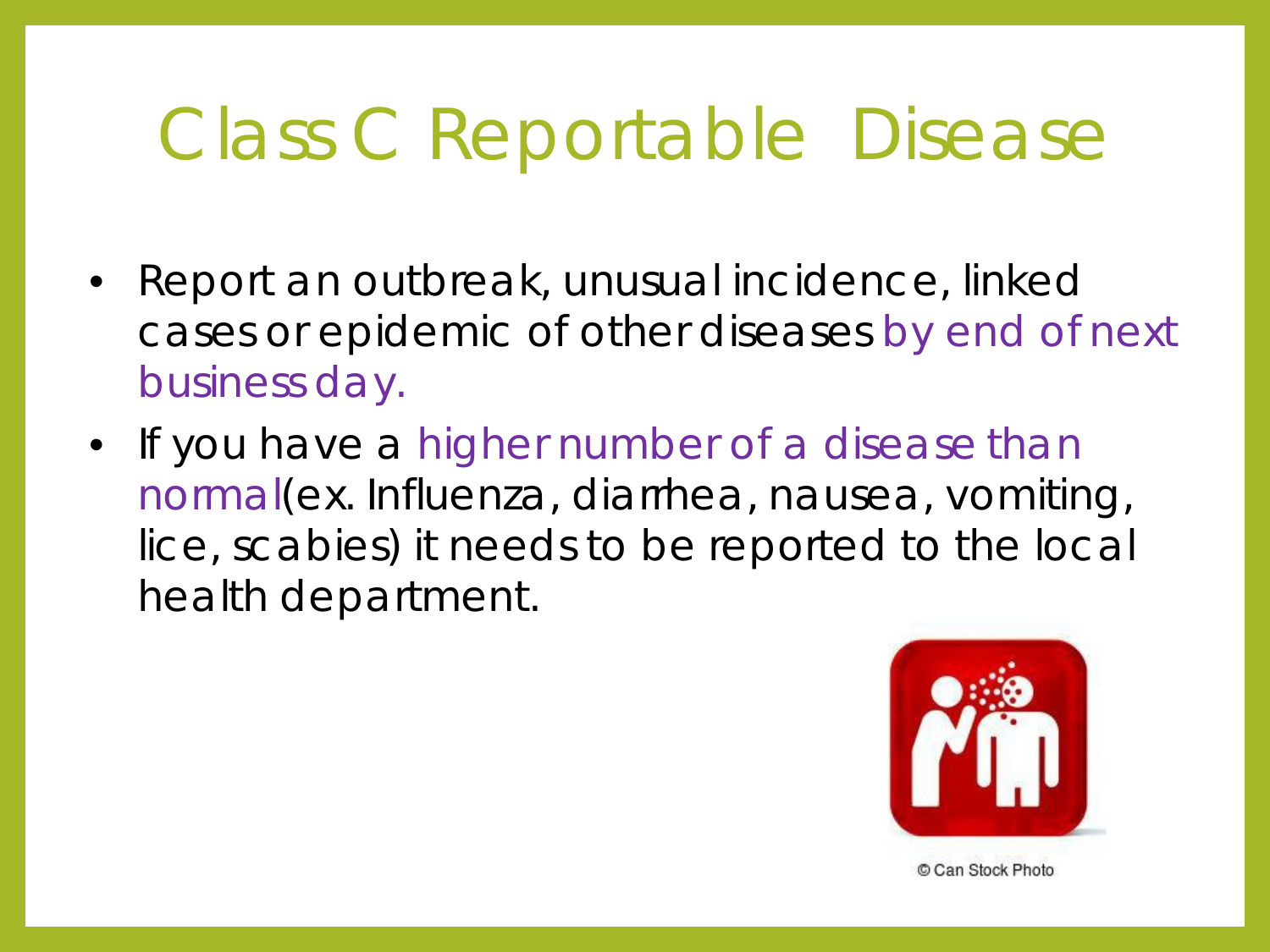#### Know Your ABCs

- Reportable disease lists are created by Ohio Department of Health
- For a comprehensive list, see [https://odh.ohio.gov/wps/portal/gov/odh/kno](https://odh.ohio.gov/wps/portal/gov/odh/know-our-programs/infectious-disease-control-manual/section1/) w-our-programs/infectious-disease-controlmanual/section1/

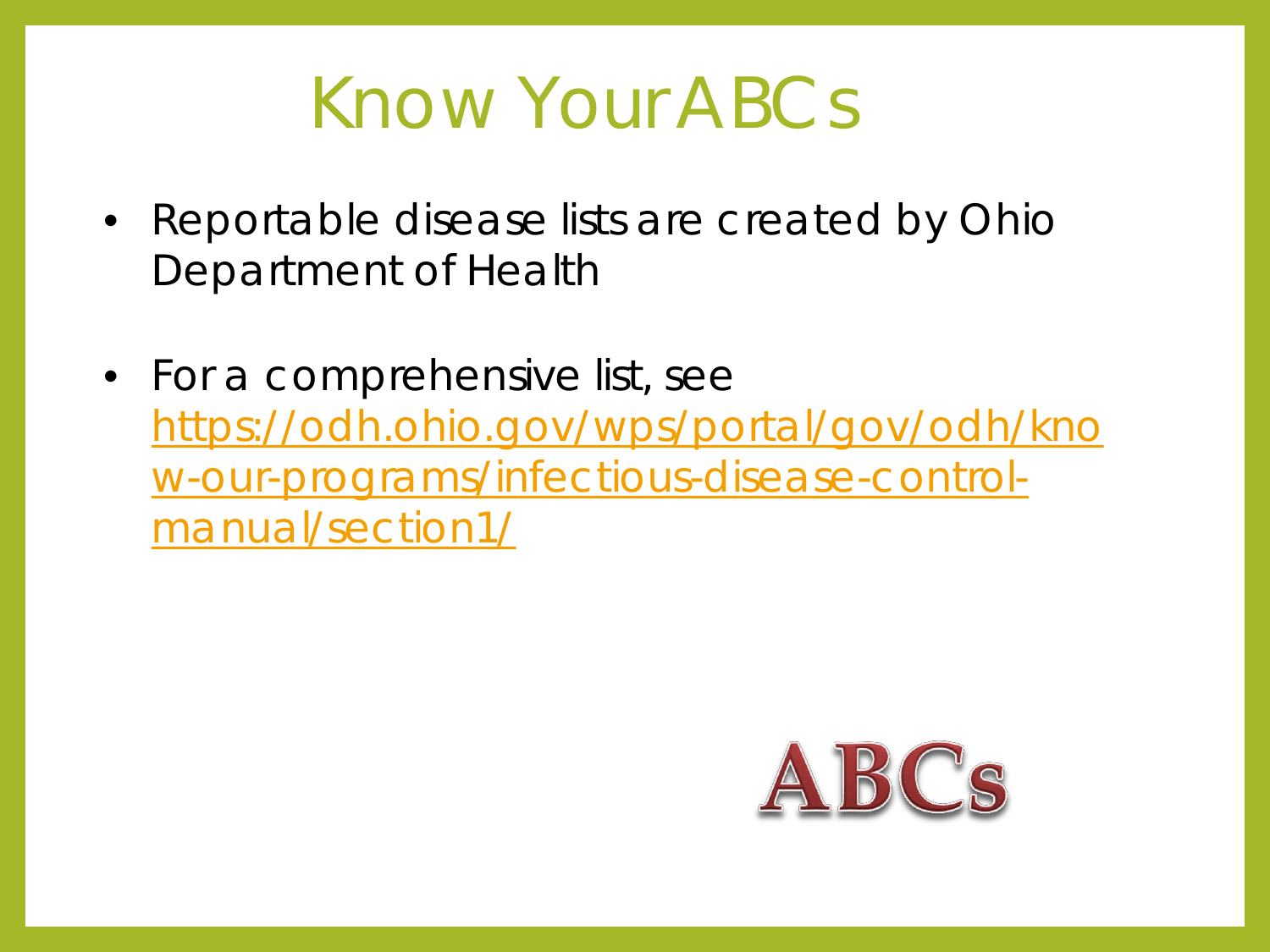## Investigations



- This is a State and Federal requirement.
- These investigations are not punitive; it is to help your staff, students, and visitors from getting sick and containing the disease.
- Information reported to CDC does not have identifiers or name of facility.
- Identifiers are used at the local level for tracking purposes (ensuring numbers and data are accurate).
- Pull lab results to confirm an outbreak or agent causing disease.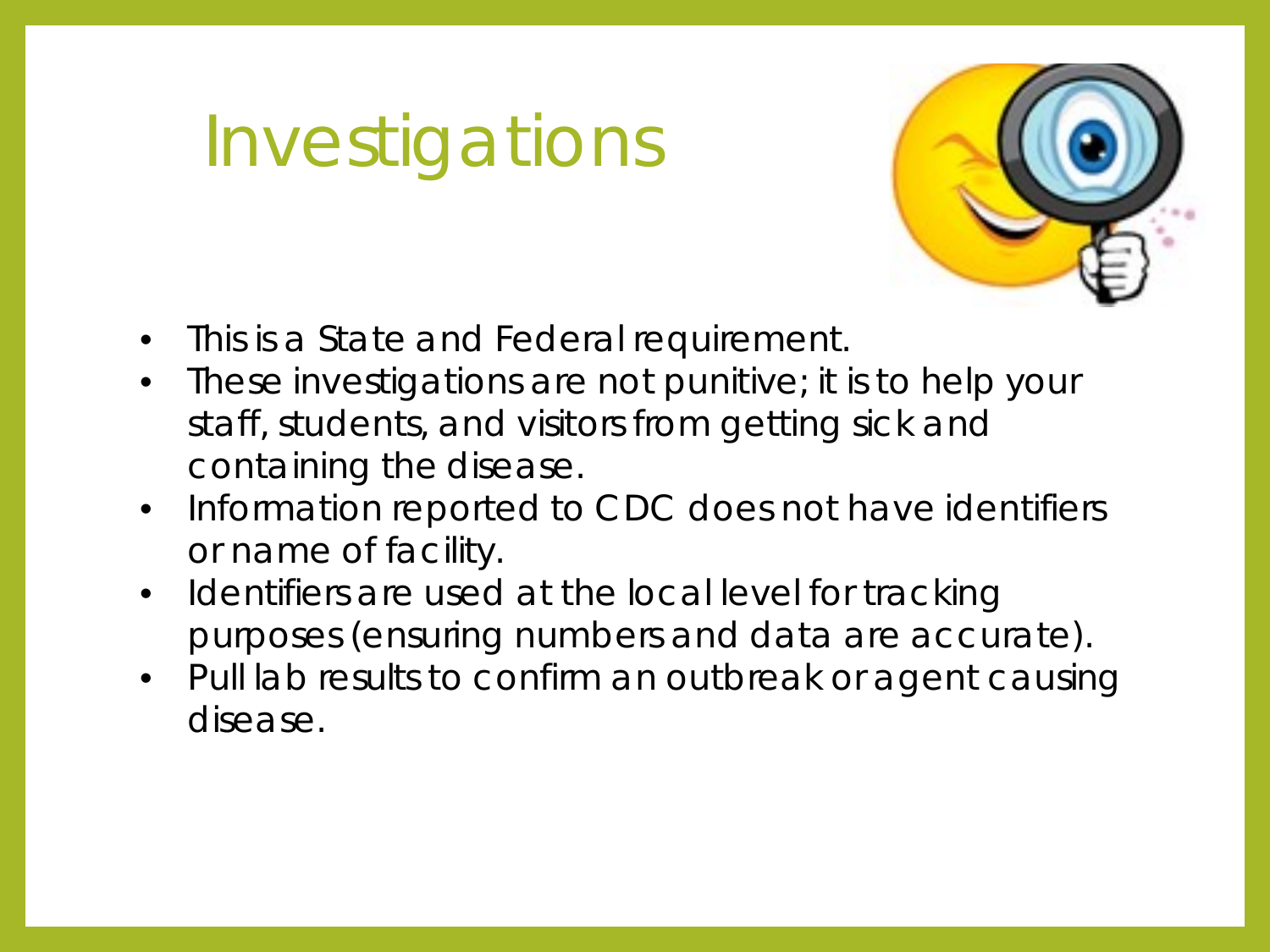# Investigations (cont)

- We collect data on ill students, staff, and visitors.
	- o Demographics (DOB, age, race/ethnicity, sex, address, & phone)
	- Classrooms
	- o Onset of illness
	- o Duration of illness
	- o Symptoms
	- Lab results (ODH can do some testing)
	- o Treatment
	- o Vaccine status for disease
	- o Pneumonia (if present)
	- o If hospitalized or died as a result of illness
	- o Patient movement (to track spread)
	- Any day trips or trips out of the facility

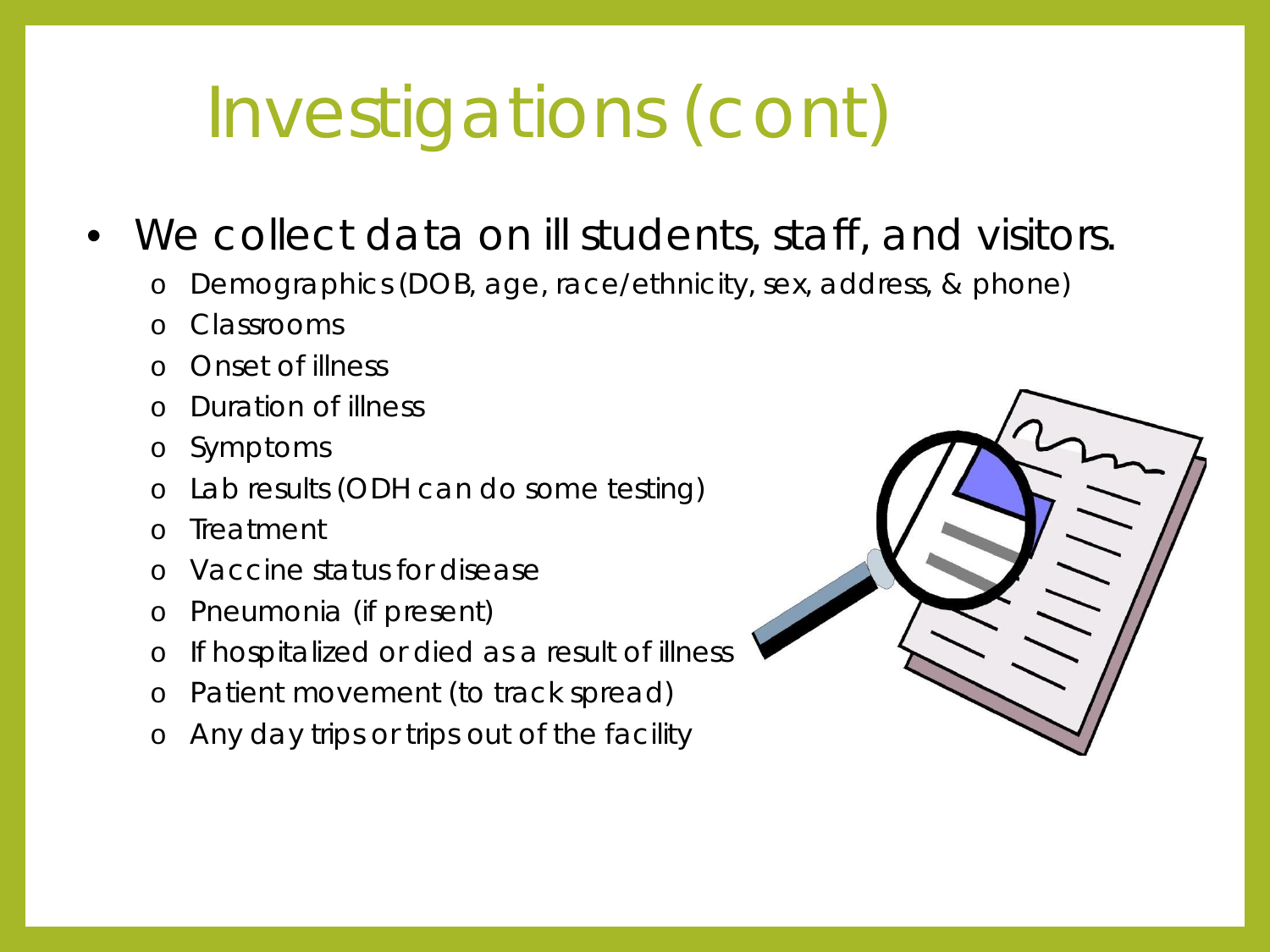## Investigations (cont)

- We also need information on your facility:
	- o Total number of staff and students
	- o Number ill
	- o Classrooms
	- o Layout of facility
	- o Any group activities recently
	- o Any recent day trips
	- o Extracurricular activities
	- o Any other pertinent information

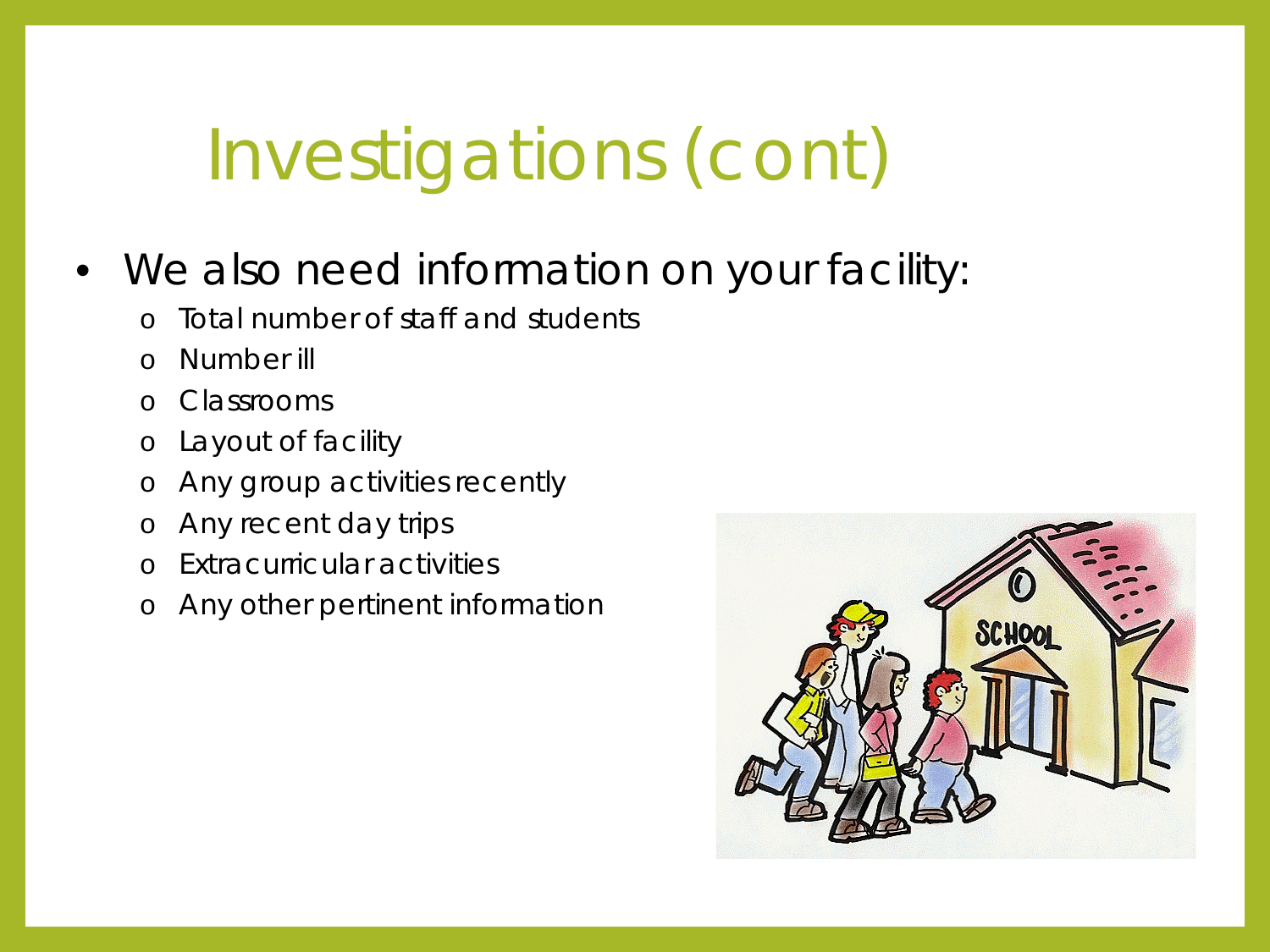#### How do we use this data?

#### • Data is used to:

- o Track spread of disease
- o Identify genotype of disease (if able)
- o Assist with future vaccines
- o Gain knowledge on specific strains of disease
- o Better educate the public
- o Find better methods to fight disease/prevent
- o Understand the disease better

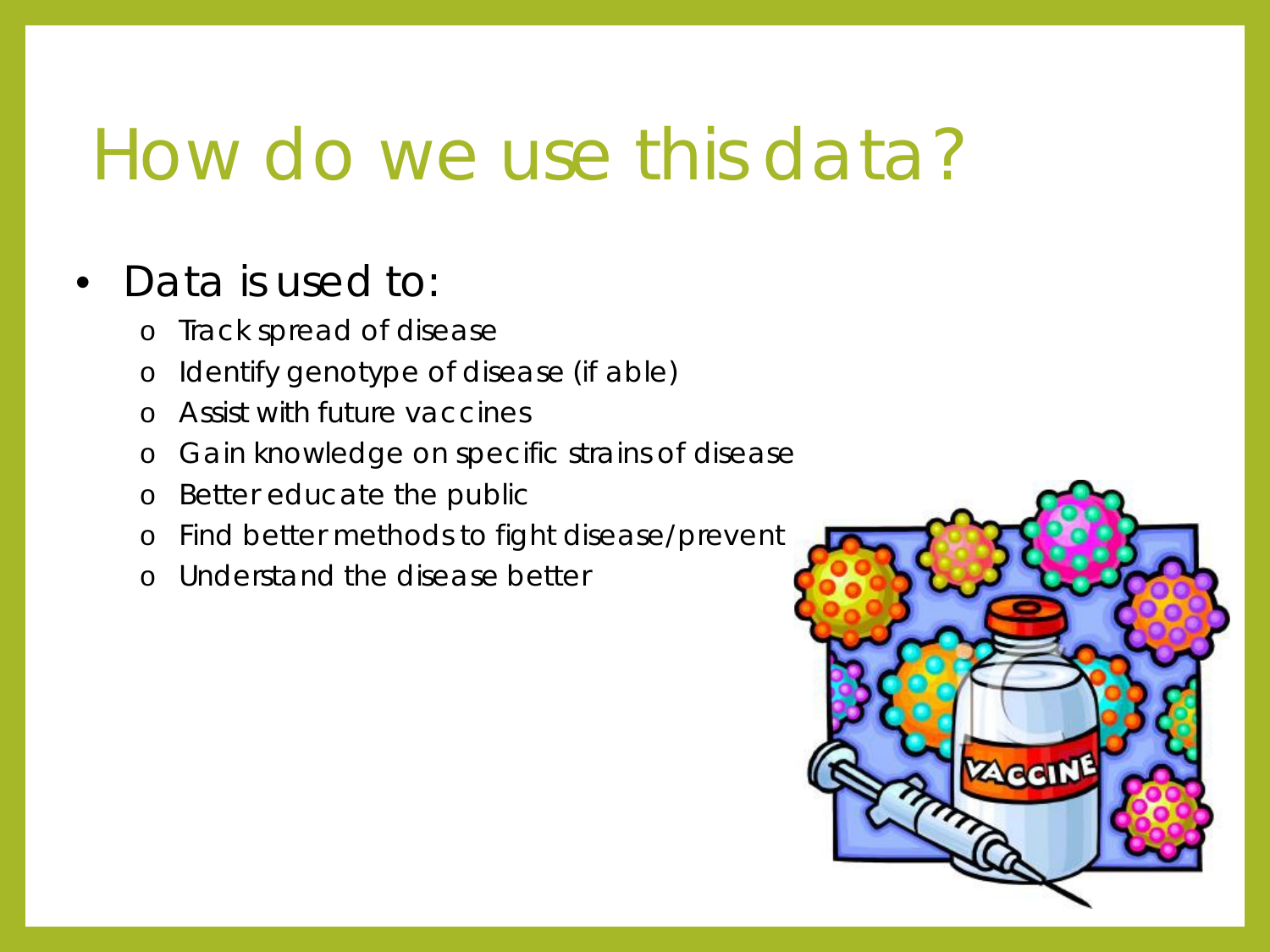### Your Role in Investigations

- Report unusual numbers or odd situations
- Provide a line list for tracking
- Provide regular updates to line list (phone call, email, fax)
	- o Outbreaks/Situations usually last past the first notification
	- o These updates help us know when to stop the investigation
	- o Help us all understand the full scope of the situation
	- o Goes at least 2x the incubation period of the suspected agent without new cases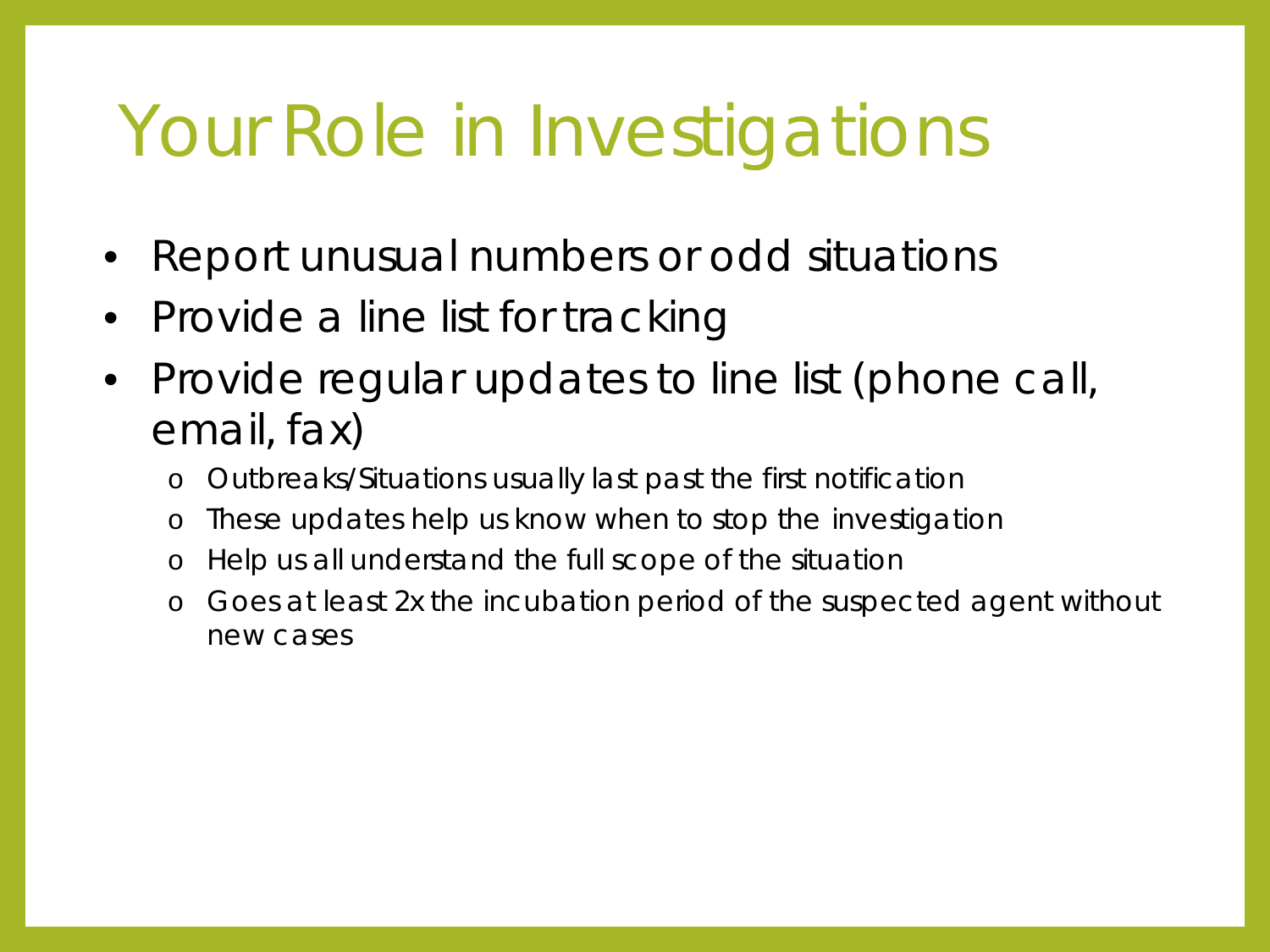# **Mitigation**

• Scary word that means reducing the severity, seriousness, or painfulness of something (Dictionary.com)



- We ask about mitigation to document all the measures you are taking and offer more recommendations
- Take credit for all the work you are doing to prevent/stop the illness!

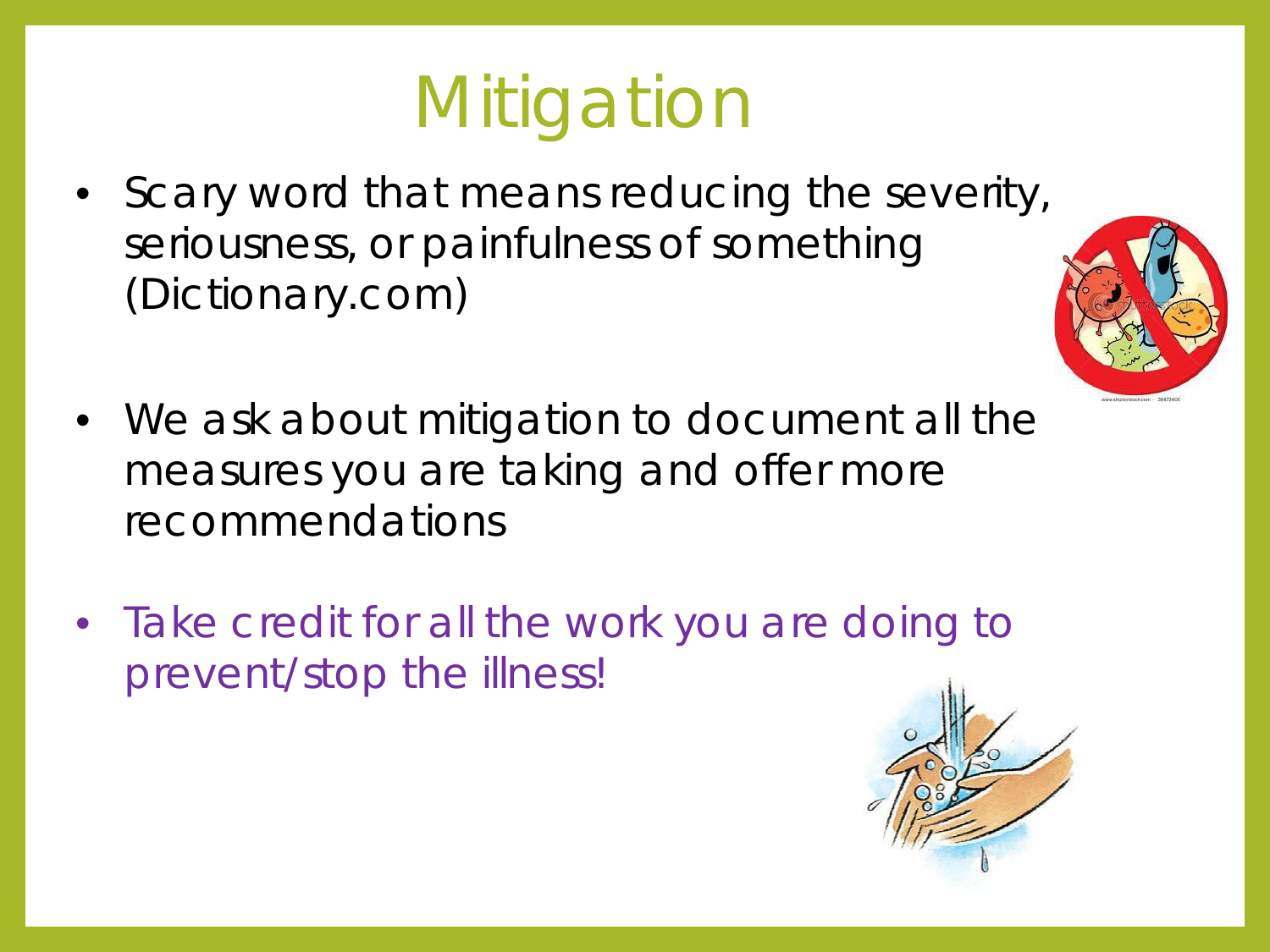### How to Report

#### **DURING BUSINESS HOURS-**

To report a Public Health emergency or a Class A-1 Disease such as Smallpox, COVID-19 or Anthrax, please contact your local health department Monday-Friday 8:00am-4:00pm (see ODH quick guide link for a list of Class A-1 reportable diseases) Call 419.282.4357 or 419.282.4232

#### **AFTER BUSINESS HOURS-**

To report a Public Health Emergency or a Class A-1 Disease such as Smallpox, COVID-19 or Anthrax, please contact your local health department (see ODH quick link for a list of Class A-1 reportable diseases)

Call the after hours phone number at 419.651.2033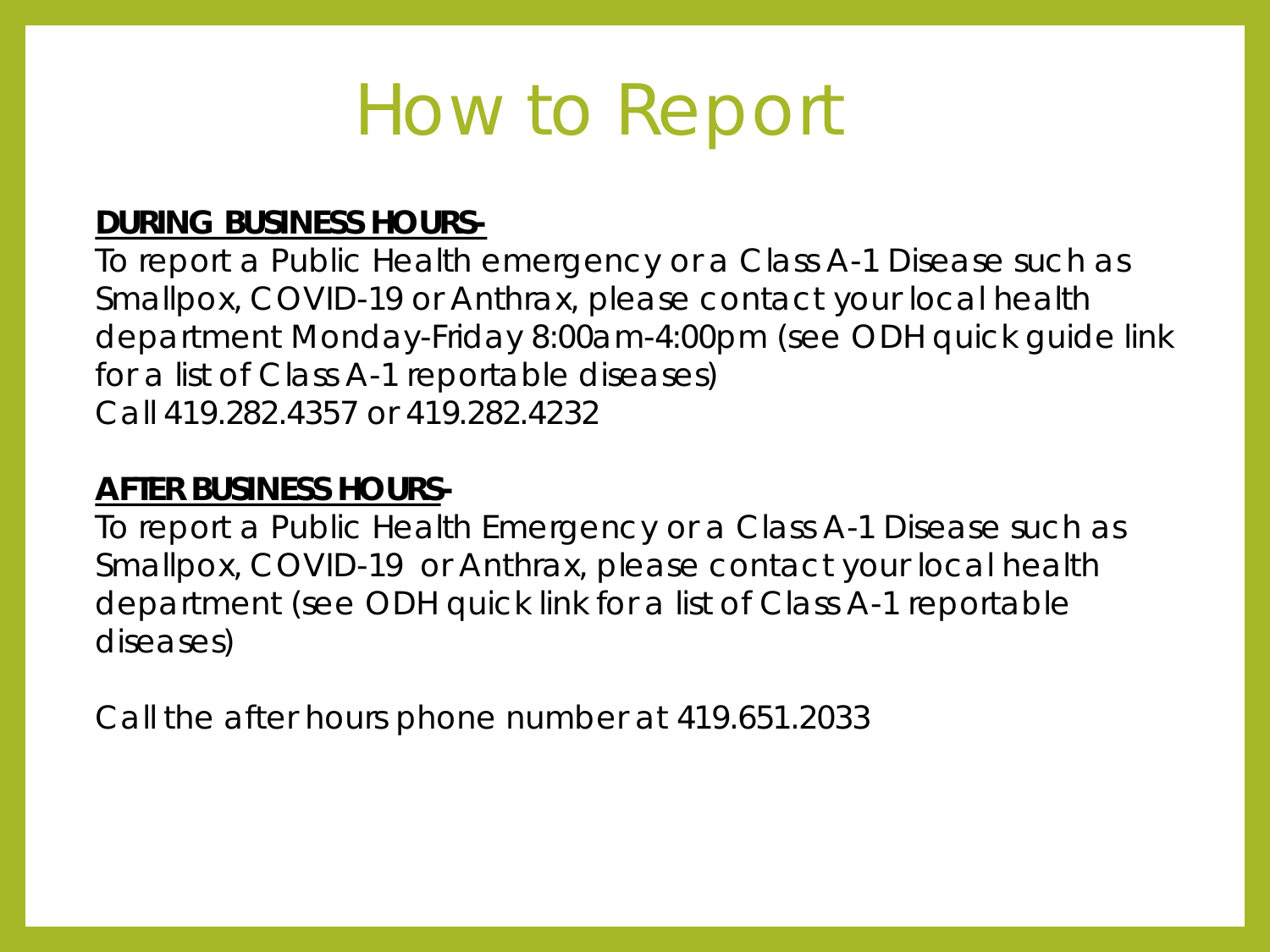

- Requirements and ABCs of Reportable Disease https://odh.ohio.gov/wps/portal/gov/odh/know-our[programs/infectious-disease-control-manual/section1/](https://odh.ohio.gov/wps/portal/gov/odh/know-our-programs/infectious-disease-control-manual/section1/)
- Confidential Disease Reporting Form https://odh.ohio.gov/wps/portal/gov/odh/know-our[programs/infectious-disease-control-manual/forms/form](https://odh.ohio.gov/wps/portal/gov/odh/know-our-programs/infectious-disease-control-manual/forms/form-confidential-reportable-disease)confidential-reportable-disease